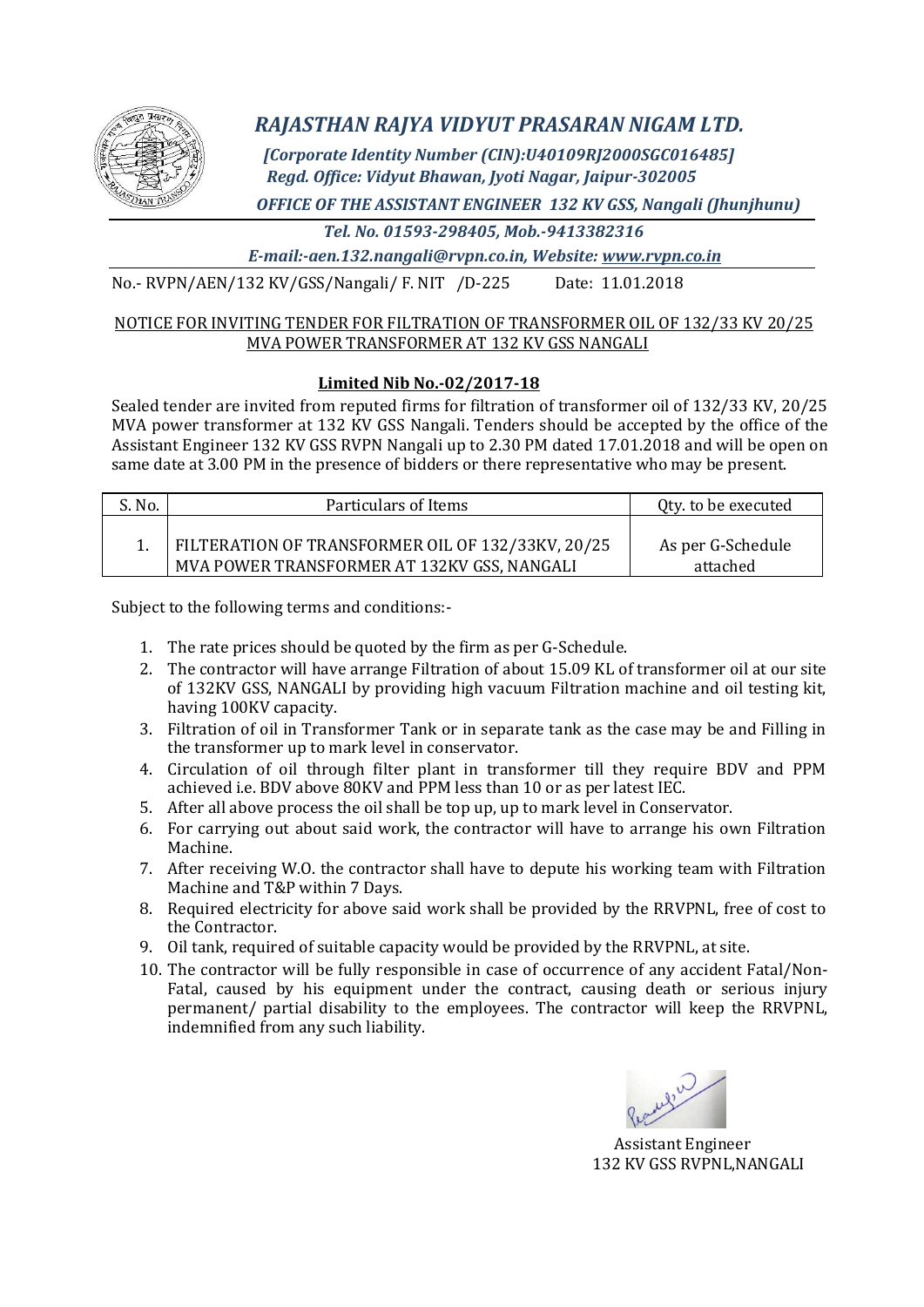Copy submitted/forwarded to the following:

- 1. The Superintending Engineer (T&C) RVPN, Babai.
- 2. The Executive Engineer (220 KV GSS) RVPN, CHIRAWA.
- 3. The Account Officer (T&C) RVPN, Babai.
- 4. The Feeder Manager (T&C) RVPN Sikar to upload on RVPN website.

My 2

 Assistant Engineer 132 KV GSS RVPNL,NANGALI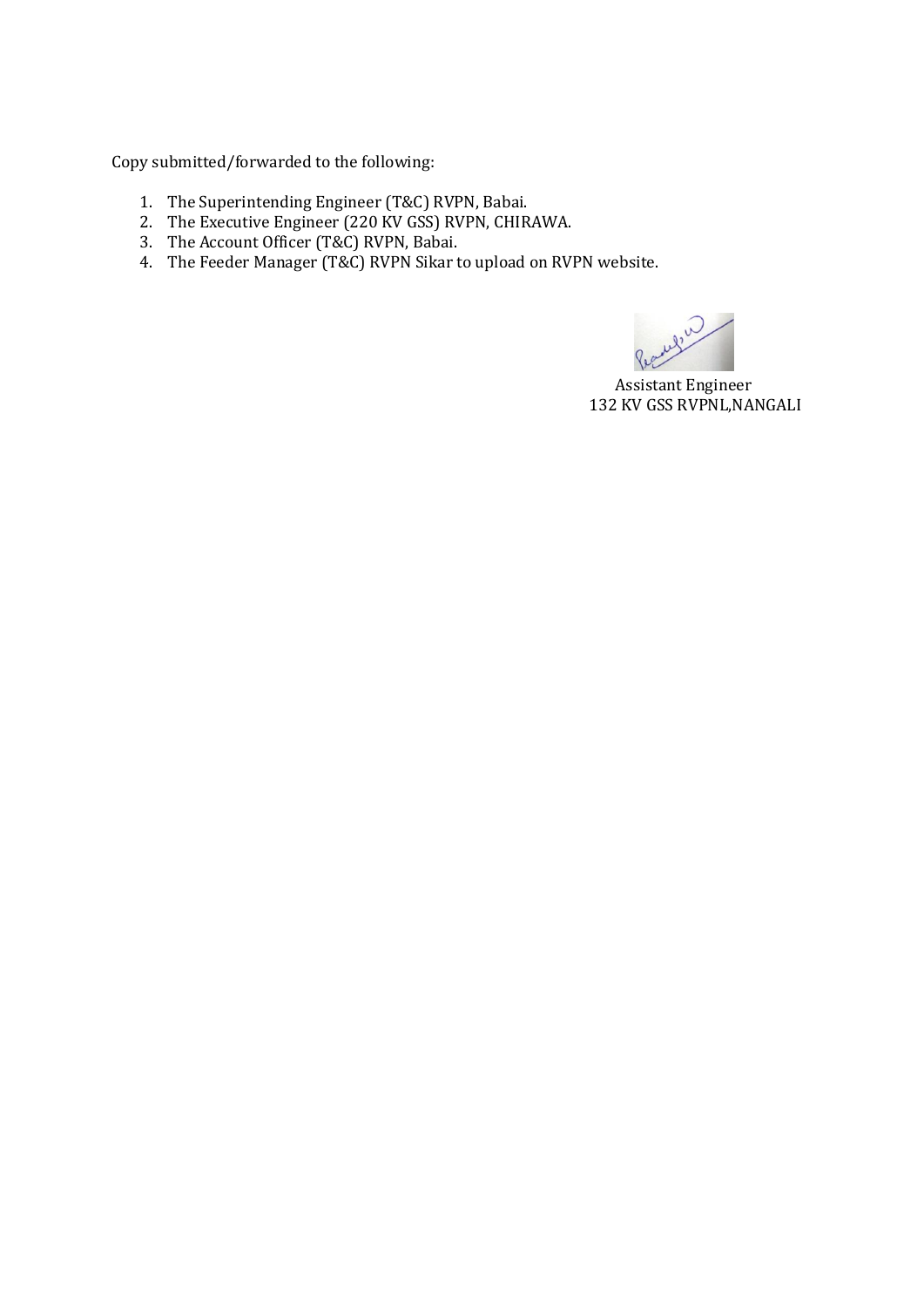

*RAJASTHAN RAJYA VIDYUT PRASARAN NIGAM LTD.*

*[Corporate Identity Number (CIN):U40109RJ2000SGC016485] Regd. Office: Vidyut Bhawan, Jyoti Nagar, Jaipur-302005*

*OFFICE OF THE ASSISTANT ENGINEER 132 KV GSS NANGALI, JHUNJHUNU*

*Tel. No. 01593-298405, Mob.-9413382316 E-mail:-aen.132.nangali@rvpn.co.in, Website: www.rvpn.co.in*

## G-SCHEDULE FOR FILTRATION WORK OF TRANSFORMER OIL OF 132/33 KV, 20/25 MVA, TECHNICAL ASSOCIATES MAKE POWER TRANSFORMER AT 132 KV GSS NANGALI DISTT.- JHUNJHUNU (RAJ.)

#### Name of Work: FILTRATION WORK OF TRANSFORMER OIL OF 132/33 KV, 20/25 MVA, TECHNICAL ASSOCIATES MAKE POWER TRANSFORMER AT 132 KV GSS NANGALI DISTT. JHUNJHUNU(RAJ.) Name of Office: AEN (132 KV GSS), RVPNL, NANGALI Location of Oil Filtration: 132 KV GSS, RVPNL, NANGALI

| Code<br>No. | Description of work                                                                                                                                                                                                                                                                                                                                                            | Unit  | Quantity | Rate/Unit Amount |  |
|-------------|--------------------------------------------------------------------------------------------------------------------------------------------------------------------------------------------------------------------------------------------------------------------------------------------------------------------------------------------------------------------------------|-------|----------|------------------|--|
| 30.7        | Dehydration/Filtration and reconditioning of<br>Transformer Oil of 132/33 KV, 20/25 MVA<br>Power Transformer & OLTC at 132 KV GSS,<br>Nangali<br>(by providing high vacuum Filtration machine<br>and oil testing kit, having 100 KV capacity), as<br>per norms and testing thereof in presence of<br>sub-station works in charge.<br>(Electricity shall be supplied by deptt.) | Litre | 15088    |                  |  |
|             | Total Rs.                                                                                                                                                                                                                                                                                                                                                                      |       |          |                  |  |

Total Rs (In Words):-………………………………………………………………………………………………………….



 Assistant Engineer 132 KV GSS NANGALI

- 1. I/We have read terms and conditions of the Tender Enquiry. These are acceptable to us.
- 2. Our Offer is valid for 90 days from the date of opening of tenders.
- 3. The work shall be completed within stipulated period and as per instructions of the Engineer in Charge.
- 4. The quoted rate is firm in all respect till completion of work including all taxes and duties as applicable from time to time.
- 5. We shall arrange all "Tools and Plants" for execution of work at our cost.
- 6. Safe execution of work shall be our responsibility.
- 7. We shall be responsible for any "Fatal" or Non- Fatal" accident taking place due to our negligence.
- 8. Any damage(s) to Nigam's property in vicinity shall be our responsibility.